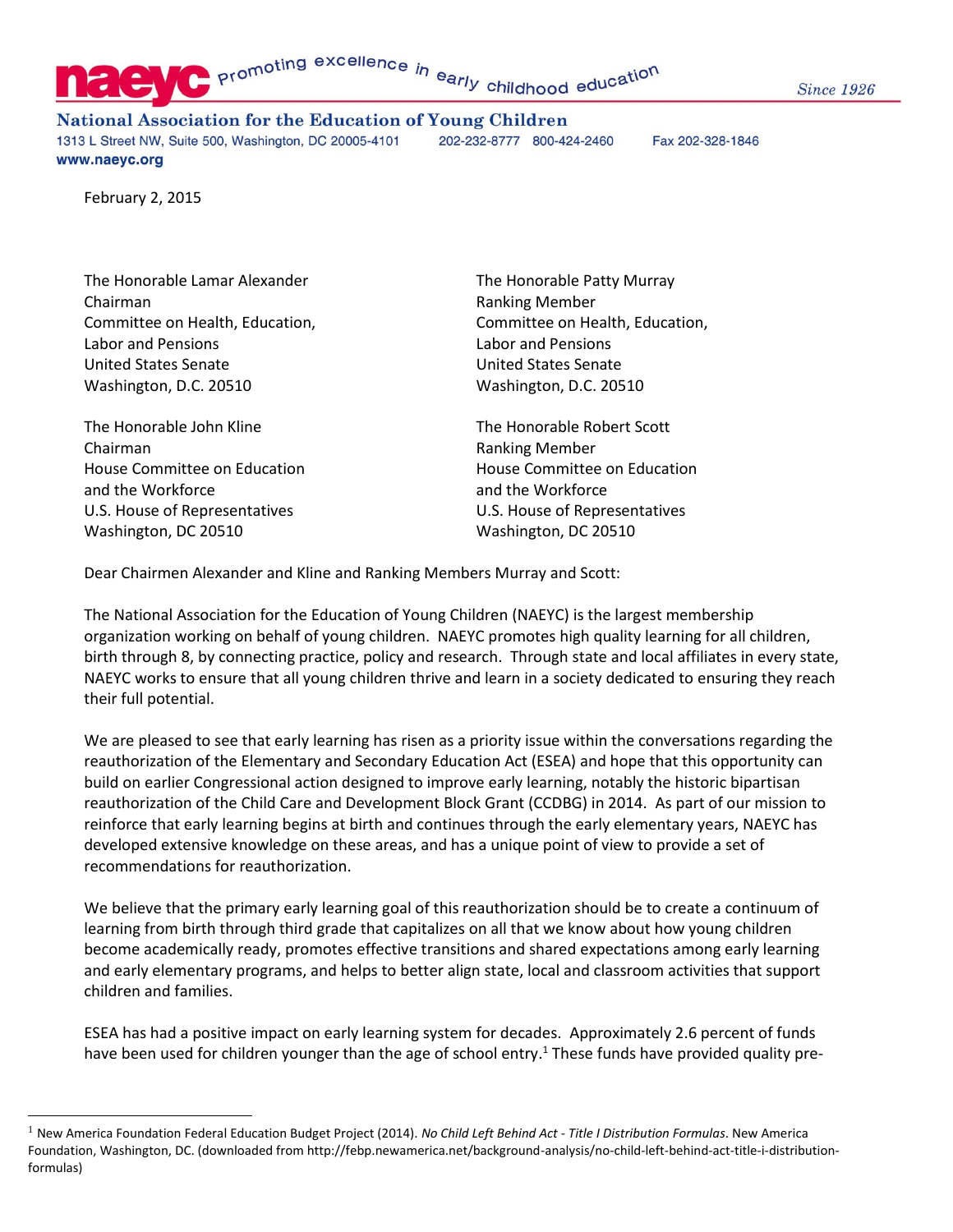kindergarten classrooms, early identification and assessment of learning disabilities, home visiting, professional development for community-based teachers and those within school districts, and access to a broad range of comprehensive services.<sup>2</sup> These investments have largely been through Title I, and we urge the committee to retain the flexibility of these funds.

NAEYC's recommendations for attention in the reauthorized ESEA fall into three broad areas that reflect an appropriate federal role in advancing state and local early learning programs:

- 1. **Build state systems:** NAEYC recommends that ESEA reauthorization support state efforts to build educational systems that align high quality, developmentally appropriate services for children, families and teachers from birth through age 8.
- 2. **Invest in early education:** NAEYC recommends that ESEA reauthorization include sufficient federal investments, including provisions in ESEA to provide quality services for young children and families.
- 3. **Ensure quality in all programs:** NAEYC recommends that ESEA reauthorization be designed to accelerate state and district efforts to incorporate early learning best practices and excellence in teaching in all programs from birth through the early elementary grades.

## **Build State Systems**

j.

*All titles in ESEA should contribute to building a seamless system of care and education that supports alignment from birth through third grade.* 

Across the country, states have invested in a number of systemic reforms<sup>3</sup> to improve the quality of early learning for children from birth through school entry. These include:

- Kindergarten Entry Assessments (KEA) to guide instruction in kindergarten and beyond,
- data systems that are aligned across the early learning and elementary education systems,
- creation and implementation of tiered quality rating systems,
- investments in the workforce, through professional development, scholarships and increased compensation tied to degree completion,
- development of early learning standards that are developmentally appropriate and aligned with Common Core or other state standards for early elementary, and
- coordinated governance of early learning programs to improve communication and alignment with K-3 programs at the local school level.

Combined, these efforts have begun to weave together what were historically disconnected or nonexistent approaches, making it easier to connect high quality early learning experiences with effective early elementary initiatives. In many states, school-based programs have not been included in efforts to align quality standards; at the same time, community-based providers have often been left out of conversations around standards alignment and kindergarten readiness assessments. The reauthorization of ESEA offers an important opportunity to provide resources and supports to all states to align these areas in order to ensure that families can choose the high quality program that best meets their needs.

Title I funds should be an explicit component of these state systems. The reauthorization should include language to strengthen connections between early learning programs at the state and district levels, including enhanced language on the importance of transitions between early childhood programs and into and across the early elementary grades, and supporting professional development for teachers and

<sup>2</sup> See, for example, Matthews, H. and Ewen, D. (2010) *FAQ: Using Title I Funds of ESEA for Early Education*. Center for Law and Social Policy, Washington, DC.

<sup>3</sup> For more information, see, for example: *The Race to the Top—Early Learning Challenge Year Two Progress Report*  [\(http://www.acf.hhs.gov/programs/ecd/early-learning/race-to-the-top\)](http://www.acf.hhs.gov/programs/ecd/early-learning/race-to-the-top)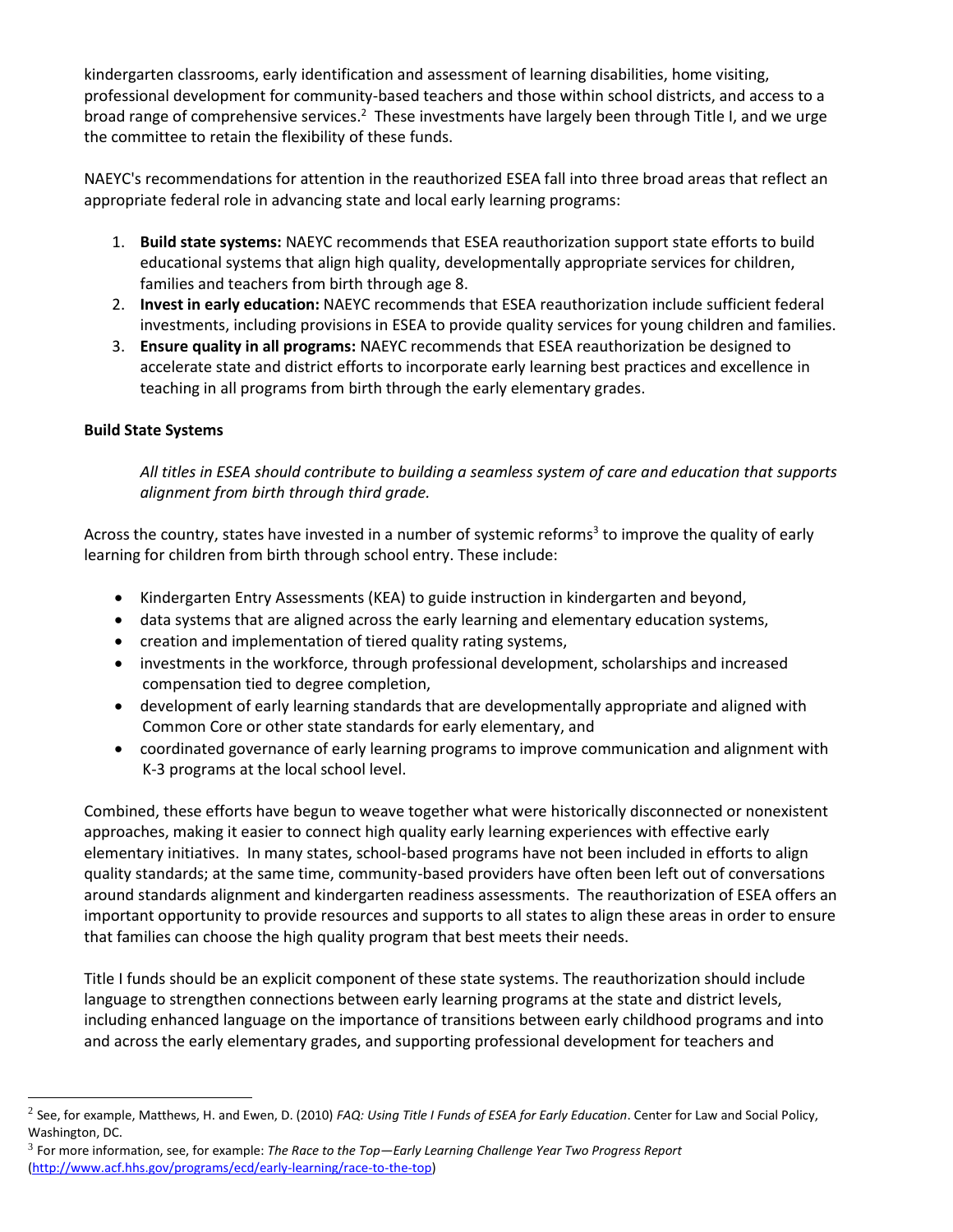community providers. Specifically, additional uses of Title I could include tiered quality rating systems that support and monitor school-based early learning programs, for states to develop early learning standards that reflect the full range of development for children from birth to third grade, and to create professional development systems tied to compensation.

Additionally, many states have made a significant investment in KEAs. When states use culturally, linguistically and developmentally appropriate assessment practices in kindergarten through third grade, it strengthens the alignment for what children should know and be able to do along their academic journey. Developmentally appropriate KEAs measure children's growth and progress and provide kindergarten teachers excellent data points to inform their instructional practice. When the KEA is part of a state system that includes appropriate standards that reflect the full range of developmental needs of children from birth to 8, the assessment can be a catalyst for teachers and parents to partner in the healthy development of children.

The ESEA reauthorization can provide critical messages to states that these efforts are important and that the state education system includes its youngest learners. Moreover, ESEA reauthorization offers an important opportunity to provide resources and supports to all states to align these areas in order to ensure that families can choose the high quality program that best meets their needs.

## **Invest in Early Education**

*ESEA reauthorization should expand early learning financing to ensure that state and locally funded programs for young children are a coordinated component of a high quality early learning system and are aligned to current federal, state and local investments to enable all families to choose among high quality affordable settings that best meet their needs.* 

The current system of early childhood education for children from birth through the age of school entry is significantly underfunded; access to quality programs is particularly difficult for low-income families. CCDBG, which provides subsidies to these families to make child care affordable, serves only one in six eligible families. Only 42 percent of children eligible for Head Start services are able to access programs. The Early Head Start program reaches only 4 percent of eligible infants and toddlers. <sup>4</sup> According to Education Week's 2015 *Quality Counts* report, "in nearly all states, children from higher-income households are more likely to attend preschool…[o]nly 40 percent of children from low-income families attend preschool, compared with 56 percent of their more affluent peers."<sup>5</sup> *Quality Counts* further points out that one in four kindergarten students is not in a full-day program.

In order to serve the large number of families who currently cannot choose an affordable, high quality provider, additional investments are needed throughout the early childhood system. The reauthorization should examine how new funding streams in ESEA can help states and local communities serve the unmet needs for high quality early learning in the most disadvantaged communities in coordination and alignment with existing programs. As the process moves forward, it will be important to look at the ways that states and districts can leverage existing and new funds in order to give all families meaningful choices in their children's early-childhood education, and ensure that school districts have the resources necessary to provide early elementary programs that include full-day kindergarten.

j.

<sup>4</sup> Schmit, S., Matthews, H., Smith, S. & Robbins, T. (2013). *Investing in Young Children: A Fact Sheet on Early Care and Education Participation, Access, and Quality.* Fact Sheet. New York, NY: National Center for Children in Poverty; Washington, DC: Center for Law and Social Policy.

<sup>5</sup> *Preparing to Launch: Early Childhood's Academic Countdown* (2015). Education Week.